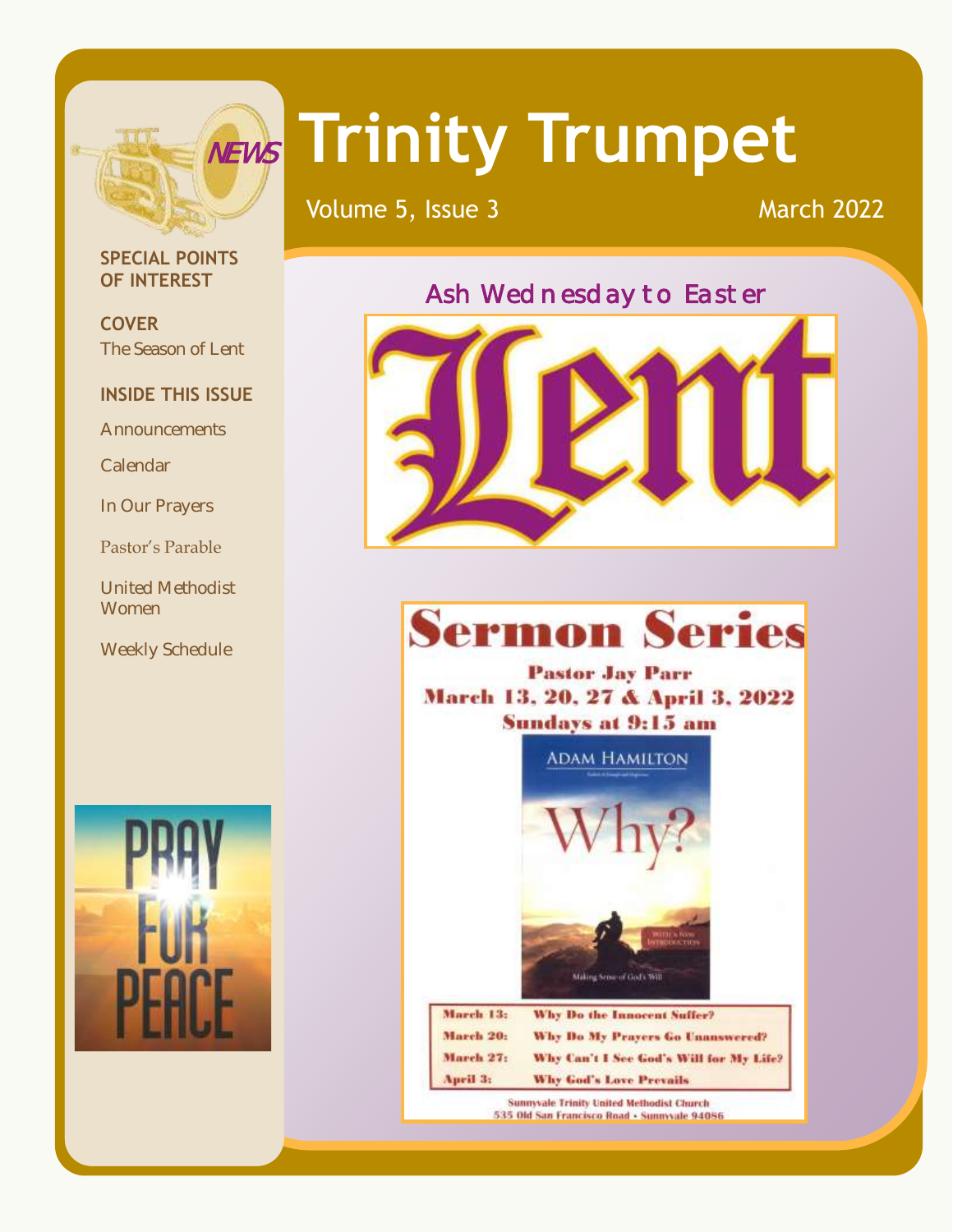## **In Our Prayers**

**Service** 

 $\sim$ 

--------

*The Prayer Fellowship prays for many people. You are welcome to join this small group to pray for spiritual growth and healing through prayer for others. Please contact Jane D. or Pastor Jay to add to the weekly prayer list.* **We continually pray for:** health providers and families dealing with cases of Omicron; healing for those struggling with physical and mental illness; people without hope who live with anxiety and fear for their futures; the millions of people unable to find employment whose benefits are on hold; fair treatment of workers; those who are incarcerated; persons who lack access to clean water, children living in poverty, outdoor citizens, victims of domestic violence, and victims of elder abuse; strength for public safety personnel, first responders, business owners, and essential workers; protection for our AA/PI Asian-American/Pacific Islander neighbors experiencing continuing hate; justice for detained immigrants and families, especially those incarcerated in private ICE prisons, who suffer from inhumane treatment, as they continue waiting for immigration approvals; empowering the church with grace, hope, and healing throughout the world as people experience turmoil, unrest, war, and oppressive leadership; people who have lost their way and endanger themselves and others; answers for families who are afraid, have lost their homes due to fires, floods, and massive winter storms, that they will know the love of God; open minds and open hearts as we plan for opening doors to a new church future; listening to God's will for the global United Methodist Church as plans continue for General Conference; finding ways to believe, trust, and actively share our faith in God that we may be faithful disciples of Jesus Christ for the transformation of the world; leaders throughout the world, those in positions of authority, and all those in local, State, and Federal government positions, that they are inspired by the wisdom and love of Christ for the safety of all; strength for California-Nevada Bishop Minerva Carcaño and for District Superintendent Samuel Hong as he leads the churches of El Camino Real District; guidance for Pastor Jay and the church leaders of Sunnyvale Trinity and First United Methodist I churches as they lead the mission of the church through the transitions of a merger. Finally, we pray for peace throughout the world and especially in Ukraine. Amen. ı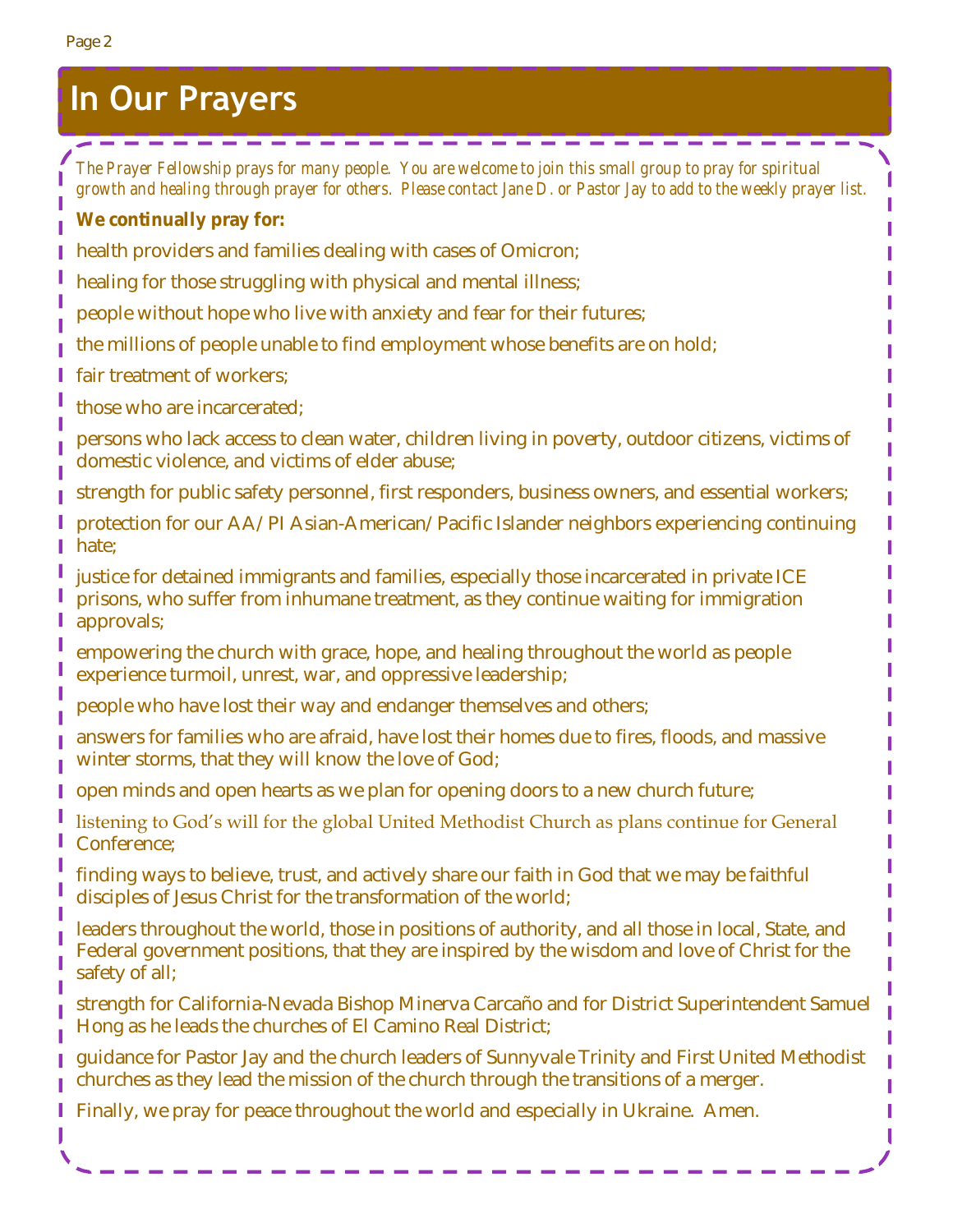## **Pastor's Parable**

Happy March and the beginning of the church Lenten season!

During Lent, we as Christians personally commit ourselves to spiritual disciplines that draw us nearer to God. One spiritual discipline would be giving up certain luxuries to imitate Jesus' sacrifice during his journey into the desert for 40 days.

Another spiritual discipline would be a daily prayer devotional. *The Upper Room,* a daily prayer devotional that is a part of Discipleship Ministries of the United Methodist Church, is available at the table in the entryway of the church sanctuary. If you are an online worshiper, you can contact the church office and we will mail you *The Upper Room* devotional guide.

Also during Lent, beginning March 13 we will have a sermon series that references scripture and the book, "Why? Making Sense of God's Will," by author Adam Hamilton, Senior Pastor at Church of the Resurrection-Leawood, Kansas. With all the challenges that are going on in

our world, this sermon series will be helpful in understanding God's will in difficult times.

You may have heard the great news that our Conference Bishop and Cabinet have approved our merger of First UMC Sunnyvale and Trinity UMC Sunnyvale into our newly merged church— *Sunnyvale United Methodist Church*. Woohoo and hallelujah!!! The Bishop and Cabinet were quite pleased with the approach we are taking for our new merged church. The final step for the merger to be official is for each church's leadership to vote in a Charge Conference which will be held March 8. When the merger is approved, our plan is to begin worshiping in a single-merged church service beginning on Sunday, April 17 at 10 am— Easter morning. It is an absolute ''God thing" that our first service as *Sunnyvale United Methodist Church* will be on Easter morning! God is good!

On Sunday, March 20, our BSA Scouts Troop 463 will be helping with our worship

service. They will be participating in a number of worship service functions: greeting at the door, scripture reading, and will give a brief talk that highlights their scouting activities. We are so blessed to have a BSA Scout Troop that will be chartered with our new merged church!

Let us continue to hold our sisters and brothers in Ukraine in our prayers. May God continue to provide them strength, comfort and peace in the midst of this horrific war. We also ask for God's guidance for the government leaders that are working to support Ukraine in this difficult time. We pray that Jesus, the Prince of Peace, will bring healed hearts to all so that this war can end.

Peace be with you throughout the Lenten season.

Blessings,

Pastor Jay





BSA Scout Troop 463 Outing on the Golden Gate Bridge, Fall 2021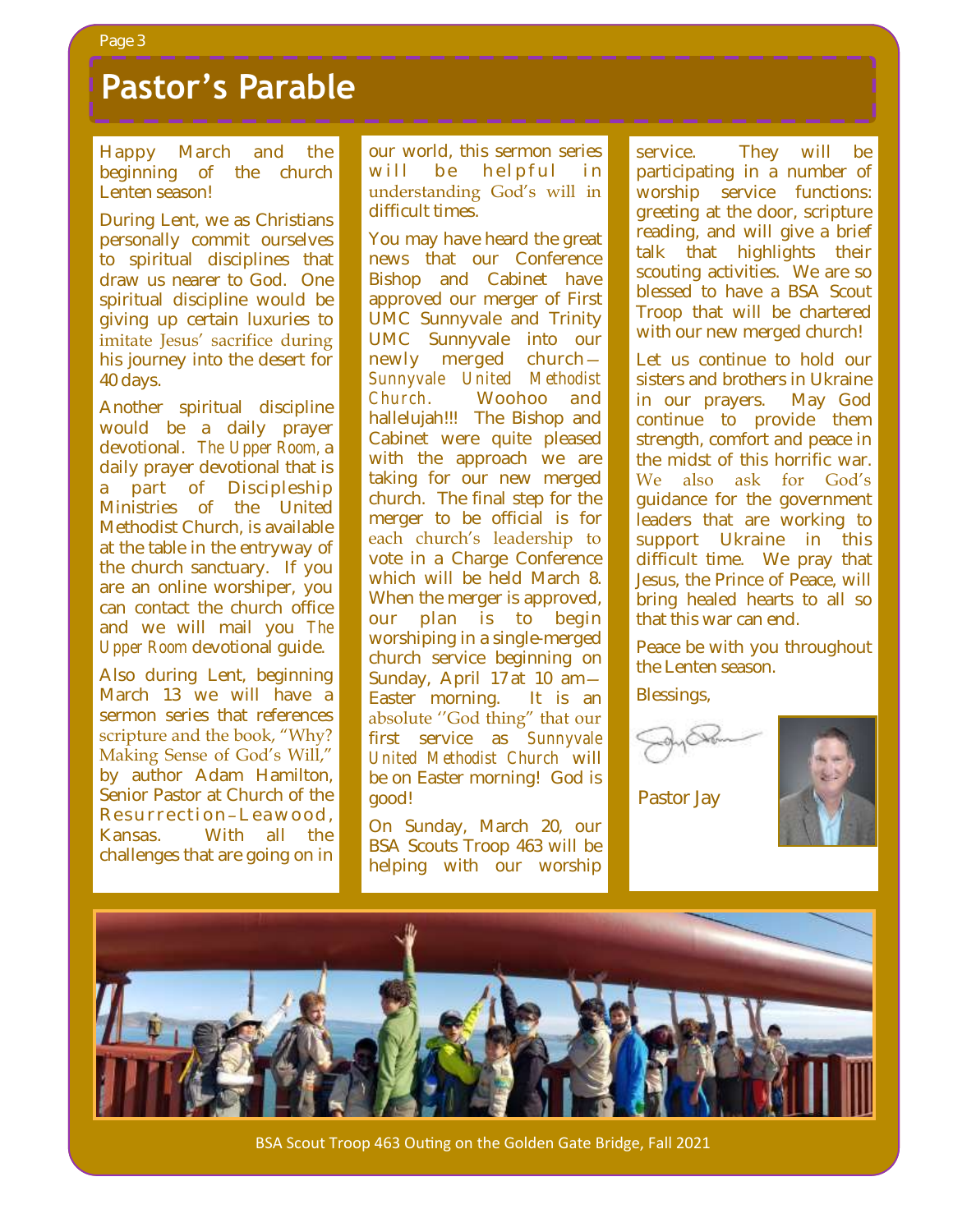## **ANNOUNCING TRINITY ACTIVITIES**



**WORSHIP AT SUNNYVALE TRINITY UMC.** Worship is held every Sunday morning at 9:15. We welcome in-person and Zoom worshipers in a hybrid environment. A weekly email is sent on Friday by Pastor Jay to all members and friends and includes the worship program. Please contact the church office to be added to the email distribution.

**FELLOWSHIP TIME** meets after Sunday worship in the Library and on Zoom following the Benediction and Closing Music. People on Zoom are invited to open audio/video options and join the conversation after worship. Coffee and light snacks are provided in a socially distanced environment. Masks must be worn when not actively taking in food or drink.

**CHILDREN AND YOUTH SUNDAY SCHOOL** is held in-person and on Zoom for boys and girls through high school age and is available at 9:15 am using Zoom Meeting ID 631 664 6240, Passcode 5350202. Treblemakers meet along with Sunday School with Lisa. In-person Sunday School is in Room 2 in the Education Building. Youth Group meets each first and third Sunday at 12:30 pm in the Library and on Zoom using ID 797 769 8229, Passcode 525536.

**ADULT SMALL GROUPS**. We offer two hybrid small groups on Sundays. The 10:45 am group is in person in Nick's Hall and uses Zoom Meeting ID 207 473 9152, Passcode 905898. The 1 pm group is in person in Room 2 and uses Zoom Meeting ID 631 664 6240, Passcode 5350202. Additional groups will begin meeting on Tuesdays and Wednesdays at 2 pm beginning March 15 and 16. More information will be published soon.

**SUPPORT SUNNYVALE COMMUNITY SERVICES.** You can support SCS through your fully tax deductible financial contribution. Click [SCS Donation](https://svcommunityservices.org/donate-online/) to make your donation directly or mail your check to Trinity UMC, PO Box 70199, Sunnyvale, CA 94086, with a note to donate to SCS.

**WEST VALLEY COMMUNITY SERVICES** uses donations from Trinity UMC to fund its laundry program. Checks can be written to Trinity UMC noting "WVCS" in the memo line. Click [WVCS](https://www.wvcommunityservices.org/donate-now-covid19) to make your donation directly and note for "Laundry Program."

**MEN'S BREAKFAST FELLOWSHIP** will gather on Zoom at 7 am on Wednesday, March 2 and 16, 2022. Bring your coffee, cereal, homemade bread, pancakes, waffles, OJ—your treat—and sign on to Zoom while eating your breakfast and catching up. All men are invited to join in the conversation. Remember to set your alarm and join the Fellowship. Meeting ID 429 049 2043, Passcode 583535.

**UNITED METHODIST WOMEN (UMW).** See the UMW news on page 5 in this Trumpet.

**PRAYER FELLOWSHIP** meetings are on Zoom at 7 pm on Thursdays. Meeting ID 220 379 4382, Passcode 7831552. Please contact Jane D. or Pastor Jay to request prayers. If you need immediate spiritual support, please contact Pastor Jay at 408.621.1418 or the church office.

**FUND FOR HUMANITY.** Do you need a special gift for a friend or family member? An opportunity to send an alternative gift is encouraged all year by making a donation to Trinity's Fund for Humanity alternative giving program. The Fund brochure with instructions and suggestions for recipient organizations is [available on our website](http://www.trinityumcsunnyvale.org/docs/Images/2020%20Web%20Fund%20for%20Humanity.pdf) [www.trinityumcsunnyvale.org.](http://www.trinityumcsunnyvale.org) **CAMPUS WI-FI AVAILABLE.** A password protected, seamless, campus-wide Wi-Fi network is available by using ID **SUMCGuest**, Passcode 0826 1601 2022. Please contact Bob McGowan should you have questions.

**A TRINITY UMC SUNNYVALE CHARGE CONFERENCE** will be held on March 8 at 6:00 pm on Zoom. The purpose of the Charge Conference is to vote on the merger of First UMC Sunnyvale and Trinity UMC Sunnyvale. A Charge Conference is the Leadership Team (Administrative Council) of the church.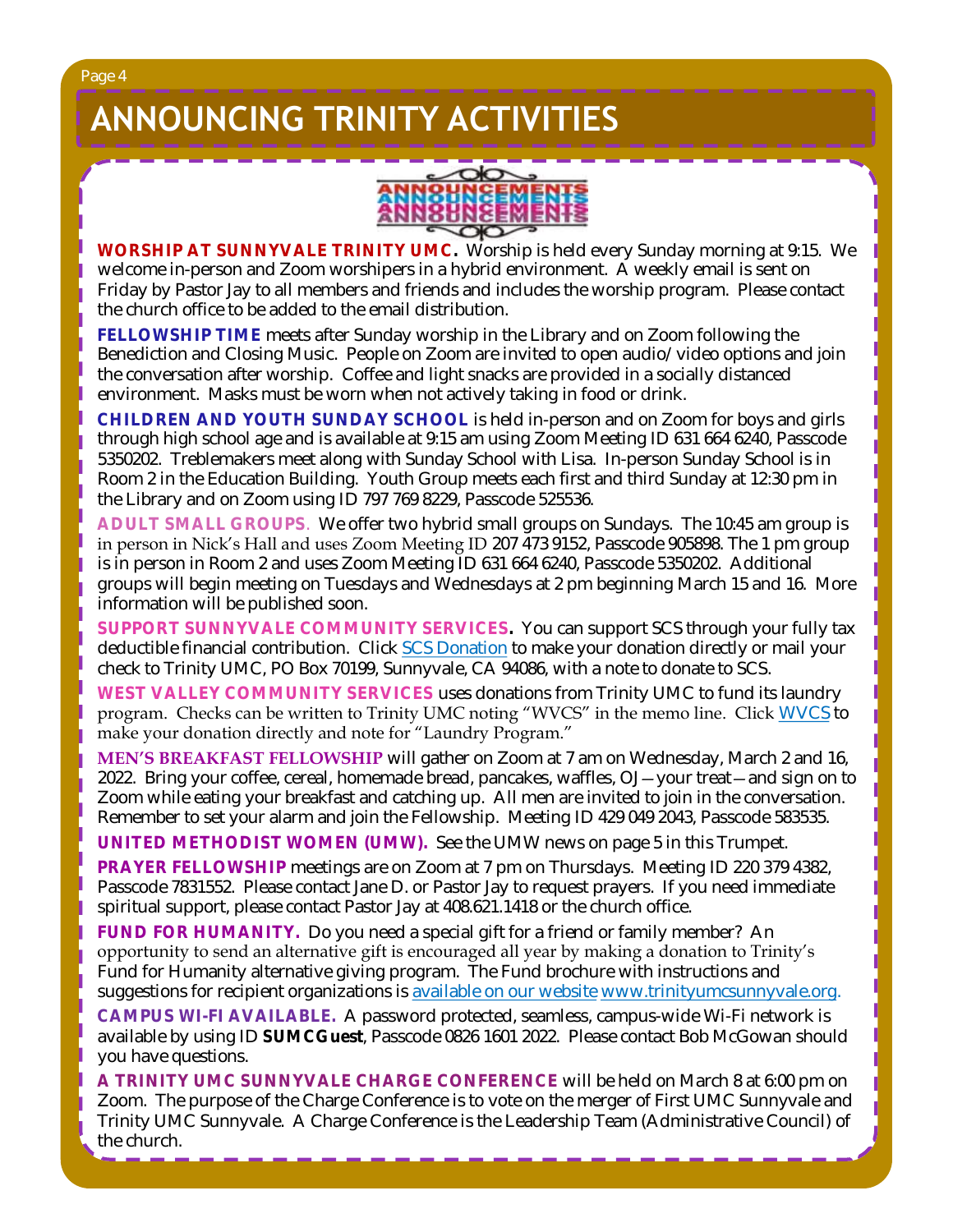## **Meetings & Projects**

#### **Kuddles for Kids**

No workshops until Lucile Packard Children's Hospital is ready to accept the stuffed animals again.

#### **Project Days**

We are continuing to meet the first and third Fridays (March 4 and 18) from 10 am to 2:30 pm. Simple packaged snacks are available, as well as hot water for coffee, tea, and cocoa. There is a microwave available as well. We meet in Classroom 2.

You are welcome to join Sunnyvale First UMW workshops on Thursdays from 10 am to 2 pm. Bring your lunch, water, and project. These workshops are held in the Ralston Room (same room as the First UMW Circle meetings).

#### **One Warm Scarf**

Busy fingers of several people are working on the next batch of scarves for the homeless: Anne M., Carol W., Chris C., Patricia R., and Jane D.

We thank the Sunnyvale First UMW for their donation of special yarn which will be used for scarves for teenage girls.



**Name Change United Methodist Women (UMW)** have been busy doing mission work for 153 years. We started as "The Women's Foreign Missionary Society" in 1869. Our name changed on March 1, 2022, to "**United Women in Faith**."



This announcement from the UMW National Board was published in the March/April 2022 issue of the **response** magazine. Click on [uwfaith.org](https://uwfaith.org/) for more information.

#### **Other News**

The Executive Boards of Sunnyvale First UMW and Trinity UMW will meet Monday, March 7, to discuss a proposal for merging our units.

UMW General Meeting April 12, 9:30 am, followed by the Prayer and Self-denial program by Melva I.

*Gloria C.*



**You Make a Difference! UMCOR Sunday, March 27** This offering underwrites UMCOR's "costs of doing business" allowing 100% of donations to go toward your designated project. Without your generosity, this ministry could not be achieved.

## **This 'n That**

#### **TRINITY UMC DIRECTORY Last Call for Updates**

Our church directory is in the process of being updated for 2022. If you have changed your name or added to your address, cell phone, or email address, the church office needs to know about it today. Please send an email to

office@trinityumcsunnyvale.org or text 408.420.0636 with your information for the directory. Lea McG.

#### **HELPING HANDS The Brown Bag Bunch**

Currently on pause due to a COVID outbreak at Sunnyvale Community Services.

More volunteers are needed for this once-a-month project. We await news from Sunnyvale Community Services regarding ways we can serve the community. Please contact Ken R. for more details.

**ON PAUSE Volunteer for a shift at Sunnyvale Community Services**